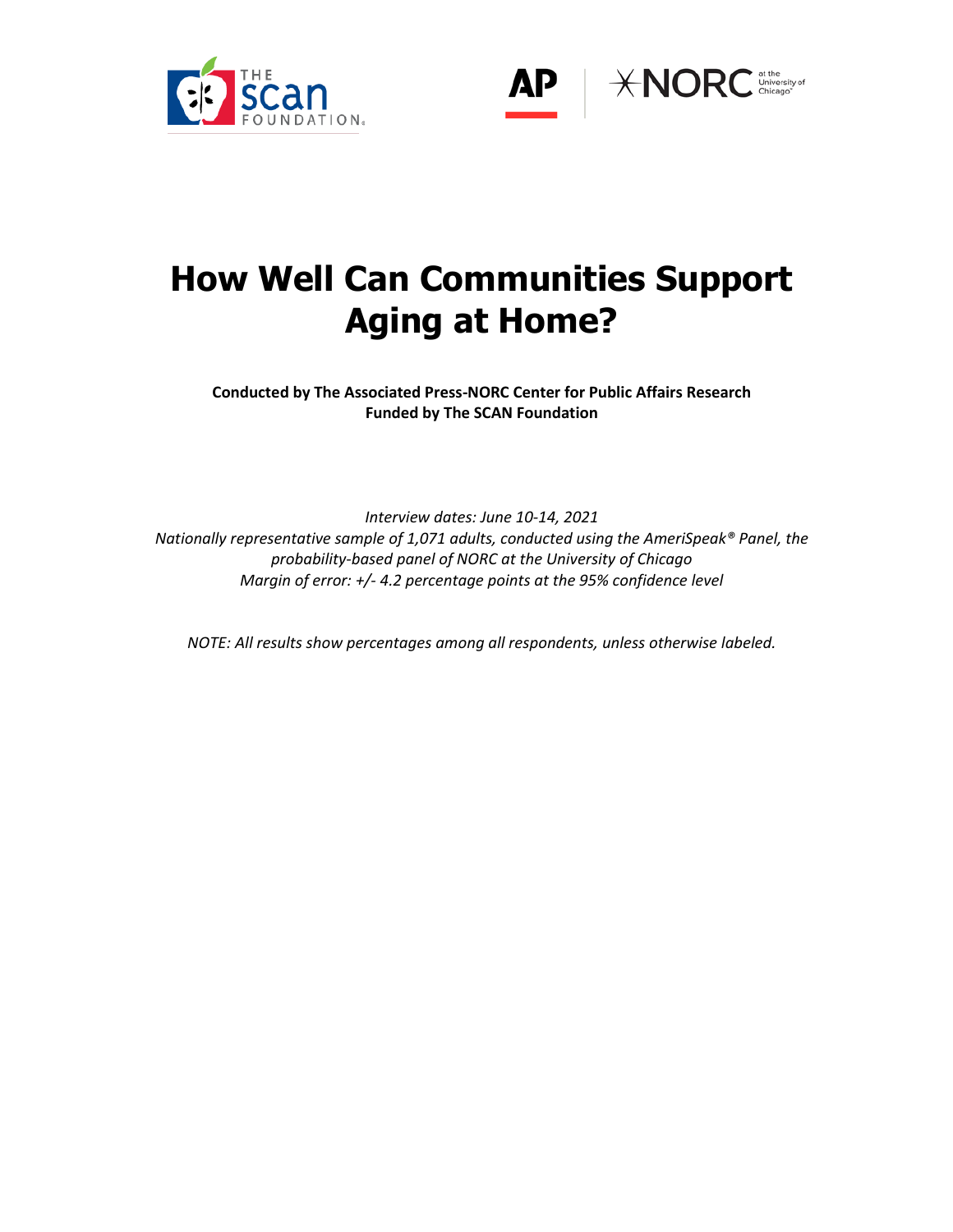**LTC1. If you needed personal support, how many trustworthy people outside of your household could you go to for help?**

**This would include asking for things like help when sick, emotional support, a ride to the airport, or for someone to watch your child in an emergency.**

|                        | AP-NORC      |
|------------------------|--------------|
| AP-NORC                | 6/10-14/2021 |
| Many/A few             | 82           |
| Many                   | 21           |
| A few                  | 62           |
| <b>Just one/None</b>   | 18           |
| Just one               | 10           |
| None                   | 8            |
| <b>DON'T KNOW</b>      | $\ast$       |
| SKIPPED ON WEB/REFUSED | 1            |
| $N =$                  | 1.071        |

### *If Many, A few, Just one in LTC1*

**LTC2. How would you classify the trustworthy [person/people] outside of your household that you could go to for help?**

*If Many, A few in LTC1: Select all that apply*

|                                                      | AP-NORC       |
|------------------------------------------------------|---------------|
| AP-NORC                                              | 6/10-14/2021  |
| Family members                                       | 79            |
| Close friends                                        | 76            |
| Other community members / neighbors                  | 17            |
| Therapists, counselors, or members of support groups | 11            |
| Paid caregivers                                      | 6             |
| Other paid professionals                             | 6             |
| Other, please specify:                               | $\mathcal{P}$ |
| <b>DON'T KNOW</b>                                    |               |
| SKIPPED ON WEB/REFUSED                               | $\ast$        |
| $N =$                                                | 993           |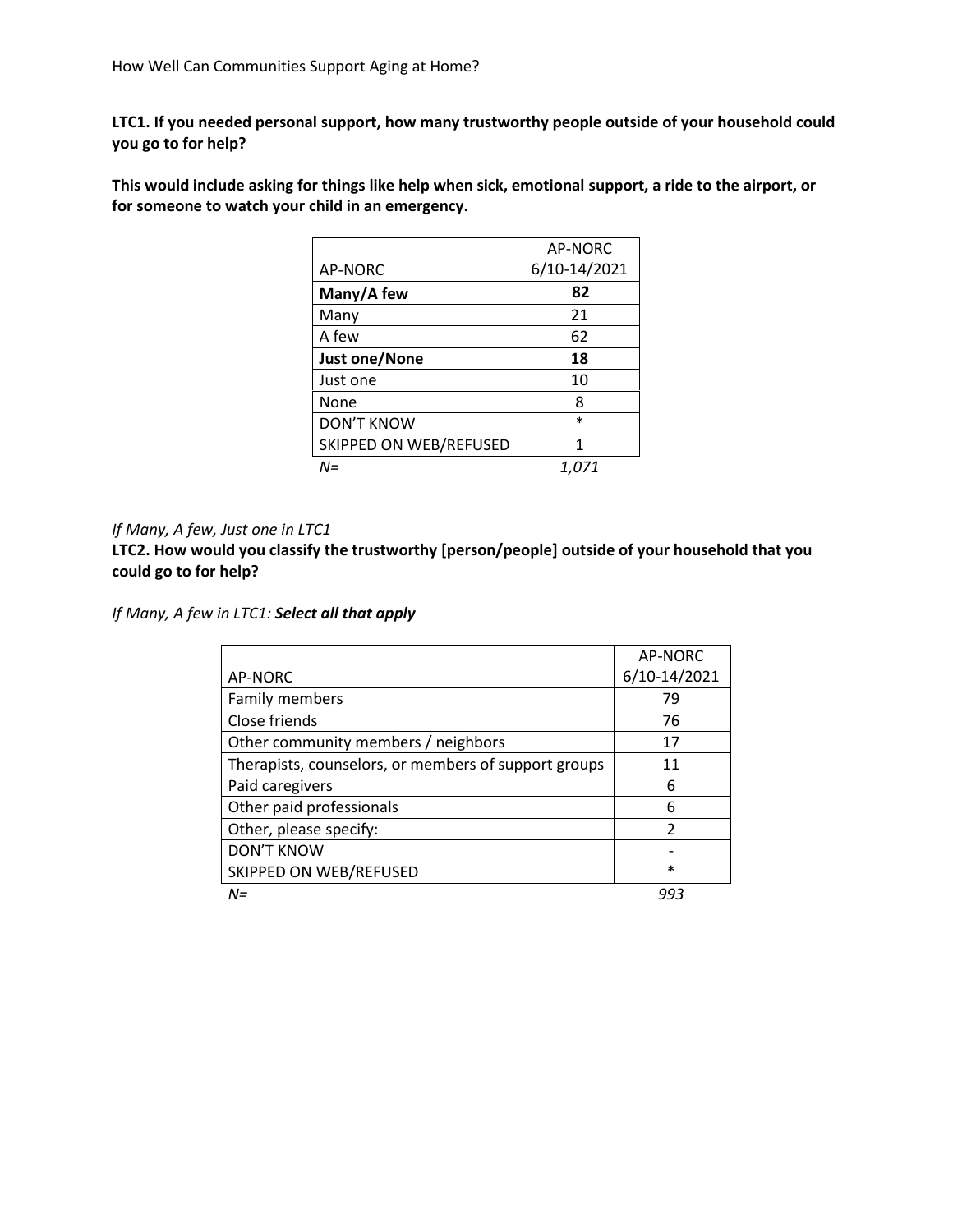# *If Many, A few, Just one in LTC1*

**LTC3. Thinking about the most trusted person outside of your household that you could go to for help, how near or far away does that person live?**

|                                                   | AP-NORC      |
|---------------------------------------------------|--------------|
| AP-NORC                                           | 6/10-14/2021 |
| This person lives an hour or less away from you   | 81           |
| This person lives more than an hour away from you | 19           |
| <b>DON'T KNOW</b>                                 |              |
| SKIPPED ON WEB/REFUSED                            |              |
| $N =$                                             | 993          |

**LTC4. Would you say that the area where you currently live has a diverse population with regard to each of the following, or not?**

## **[GRID ITEMS RANDOMIZED]**

| AP-NORC                       |     |    |        | SKP/           |
|-------------------------------|-----|----|--------|----------------|
| 6/10-14/2021                  | Yes | No | DK     | <b>REF</b>     |
| Race or ethnicity             | 67  | 32 | $\ast$ | 1              |
| Age                           | 83  | 15 | $\ast$ | $\overline{2}$ |
| Religion                      | 69  | 30 | $\ast$ | 1              |
| Economic background           | 72  | 26 | $\ast$ | $\overline{2}$ |
| Cultural background           | 66  | 32 | $\ast$ | $\overline{2}$ |
| <b>Political affiliations</b> | 64  | 33 | 1      | $\overline{2}$ |
| Sexual orientation            | 57  | 39 | 1      | $\overline{2}$ |
|                               |     |    |        |                |

*N= 1,071*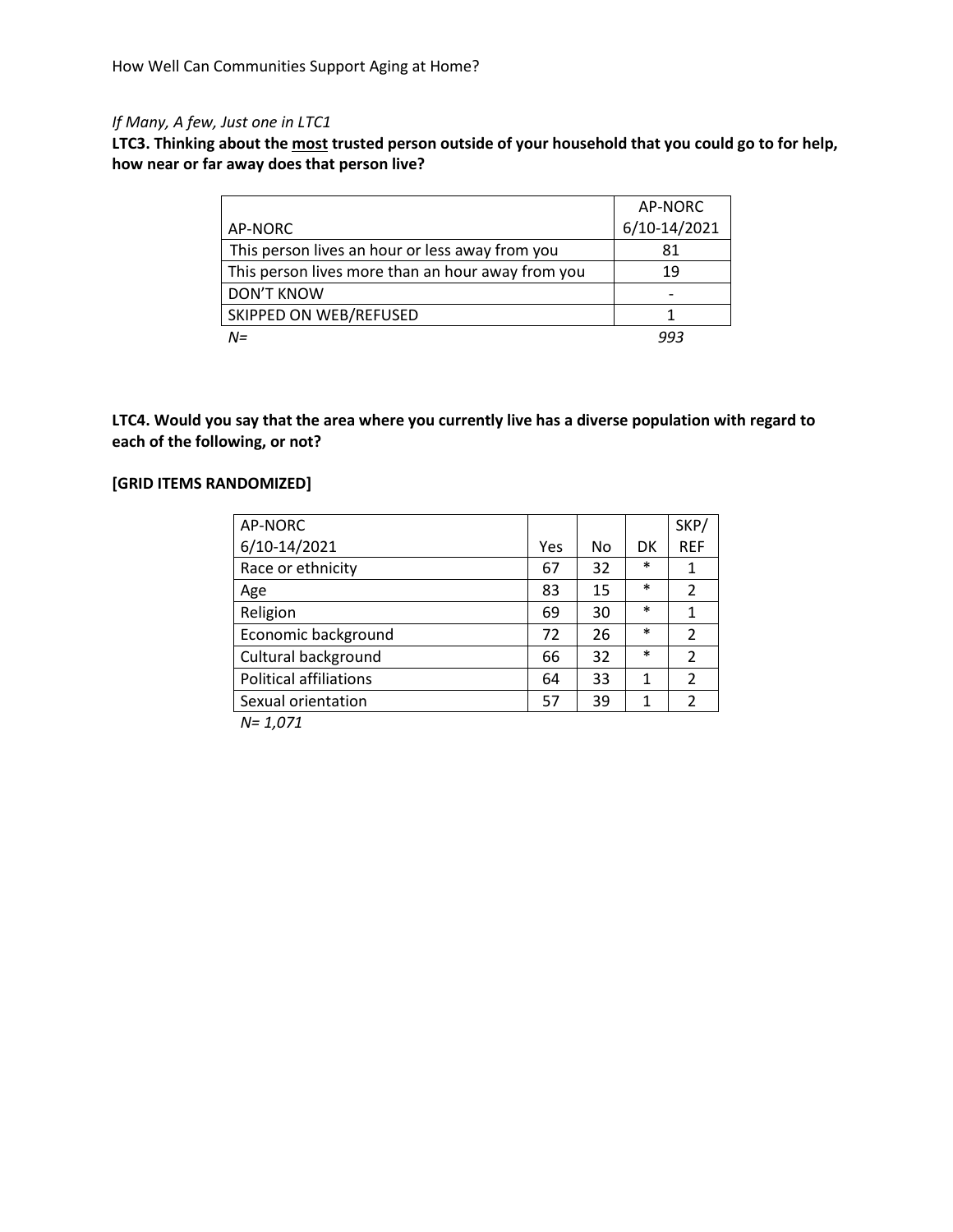**LTC5. Do you think the area where you currently live does a good job, a poor job, or neither a good nor poor job of providing each of the following?**

### **[GRID ITEMS RANDOMIZED]**

|                                             |        |        | Neither a |    |            |
|---------------------------------------------|--------|--------|-----------|----|------------|
| AP-NORC                                     | A good | A poor | good nor  |    | SKP/       |
| 6/10-14/2021                                | job    | job    | poor job  | DK | <b>REF</b> |
| Opportunities for residents of all ages and |        |        |           |    |            |
| backgrounds to connect and discuss          | 37     | 20     | 40        | 1  | 3          |
| important civic issues that impact the      |        |        |           |    |            |
| community, either virtually or in person    |        |        |           |    |            |
| Opportunities for residents of all ages and |        |        |           |    |            |
| backgrounds to participate in decision-     |        |        |           |    |            |
| making bodies, such as community            | 36     | 19     | 41        | 1  | 3          |
| councils or committees, either virtually or |        |        |           |    |            |
| in person                                   |        |        |           |    |            |
| .                                           |        |        |           |    |            |

*N= 1,071*

**LTC6. Do you think the area where you currently live does a good job, a poor job, or neither a good nor poor job making each of the following accessible to people like you?**

## **[GRID ITEMS RANDOMIZED]**

|                                                   |        |        | Neither a |                              |                |
|---------------------------------------------------|--------|--------|-----------|------------------------------|----------------|
| AP-NORC                                           | A good | A poor | good nor  |                              | SKP/           |
| 6/10-14/2021                                      | iob    | job    | poor job  | DK.                          | <b>REF</b>     |
| Activities that are affordable for all residents  | 48     | 19     | 31        | 1                            | $\mathcal{P}$  |
| Continuing education classes or lifelong learning |        |        |           |                              |                |
| opportunities                                     | 47     | 16     | 35        | $\ast$                       | $\overline{2}$ |
| High-quality health care                          | 45     | 19     | 33        | $\ast$                       | $\overline{2}$ |
| Places to meet and socialize with friends and     |        |        |           |                              |                |
| neighbors                                         | 48     | 19     | 30        | *                            | $\mathfrak{p}$ |
| Places for pursuing new hobbies or interests      | 41     | 24     | 32        | 1                            | $\overline{2}$ |
| Affordable fitness activities                     | 50     | 17     | 31        | $\ast$                       | $\overline{2}$ |
| Outdoor recreation areas                          | 61     | 13     | 23        | $\ast$                       | $\overline{2}$ |
| High-quality and convenient grocery stores or     |        |        |           |                              |                |
| supermarkets                                      | 66     | 13     | 20        | $\ast$                       | $\mathcal{P}$  |
| Volunteer options                                 | 51     | 14     | 33        | $\ast$                       | $\overline{2}$ |
| Places of worship                                 | 67     | 7      | 23        | $\qquad \qquad \blacksquare$ | $\overline{2}$ |
| Community events like parades or music festivals  | 52     | 16     | 29        | $\ast$                       | 3              |
| <b>Public libraries</b>                           | 70     | 10     | 18        | $\ast$                       | $\overline{2}$ |
| Places to access WiFi                             | 49     | 19     | 29        | 1                            | $\overline{2}$ |

*N= 1,071*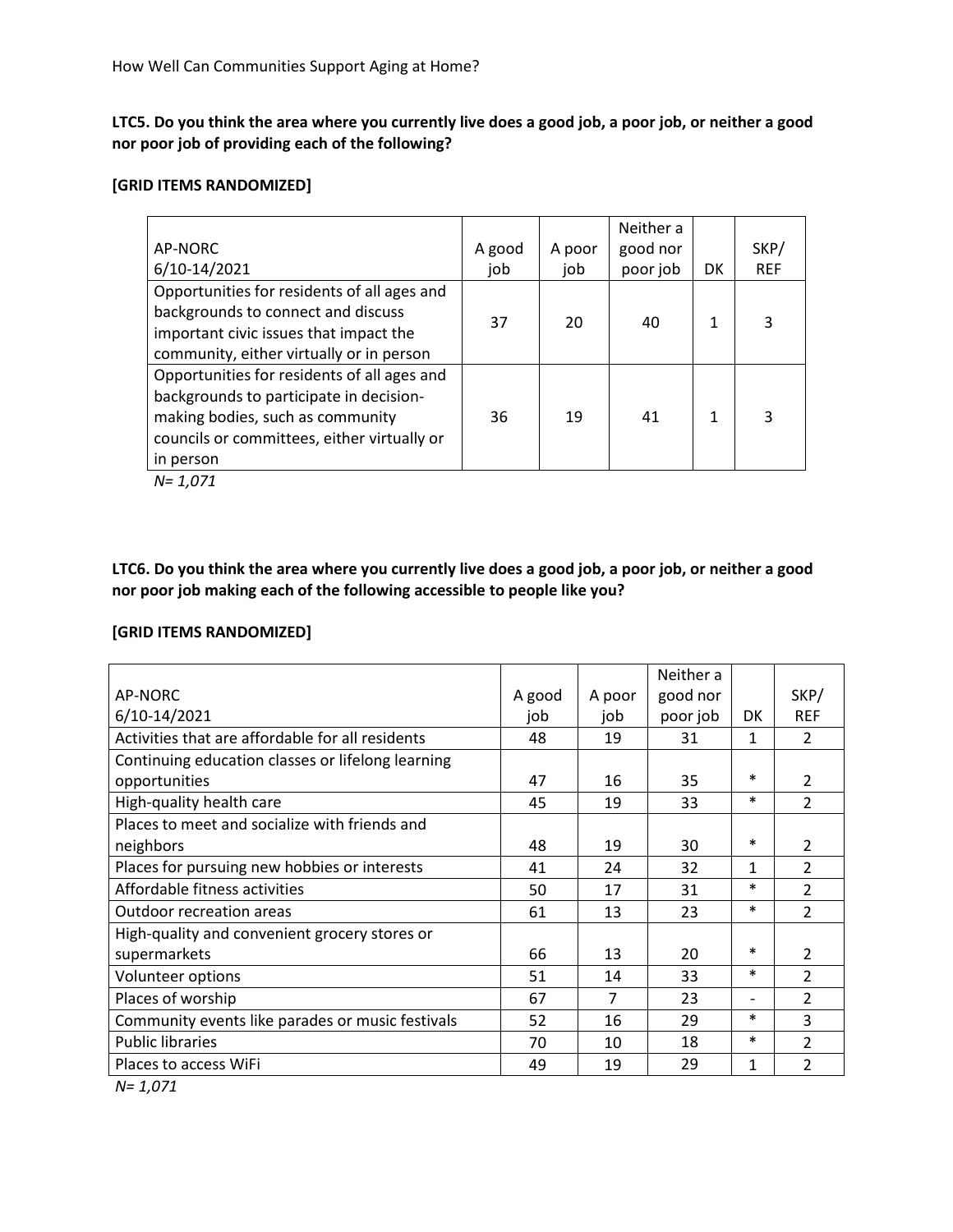**LTC7. In general, do you think the area where you currently live does a good job, a poor job, or neither a good nor poor job meeting the needs of older adults for…?]**

### **[GRID ITEMS RANDOMIZED]**

|                                            |        |        | Neither a |      |            |
|--------------------------------------------|--------|--------|-----------|------|------------|
| AP-NORC                                    | A good | A poor | good nor  | Not  | SKP/       |
| 6/10-14/2021                               | job    | job    | poor job  | sure | <b>REF</b> |
| Transportation                             | 36     | 22     | 21        | 18   |            |
| Healthy food and nutrition                 | 43     | 16     | 19        | 19   | 3          |
| Affordable housing                         | 26     | 32     | 20        | 21   | 2          |
| In-home services that support older adults |        |        |           |      |            |
| living in their own homes                  | 34     | 14     | 18        | 31   |            |
| Health care                                | 46     | 15     | 20        | 17   | 2          |
| Social activities                          | 38     | 17     | 22        | 21   |            |

*N= 1,071*

**LTC8. Do you think the area where you currently live does a good job, a poor job, or neither a good nor poor job of providing access to each of the following for older adults?**

## **[GRID ITEMS RANDOMIZED]**

|        |        | Neither a |            |                |
|--------|--------|-----------|------------|----------------|
| A good | A poor | good nor  | <b>Not</b> | SKP/           |
| job    | job    | poor job  | sure       | <b>REF</b>     |
| 37     | 11     | 16        | 34         | 2              |
| 40     | 12     | 16        | 29         | 2              |
| 55     | 11     | 17        | 16         | $\mathfrak{p}$ |
| 69     | 7      | 12        | 10         | 2              |
| 55     | 11     | 15        | 17         | $\mathcal{P}$  |
| 30     | 21     | 17        | 30         | $\mathcal{P}$  |
| 48     | 8      | 17        | 25         | $\mathcal{P}$  |
| 54     | 11     | 16        | 17         | $\mathcal{P}$  |
| 54     | 9      | 17        | 17         | $\mathcal{P}$  |
|        |        |           |            |                |

*N= 1,071*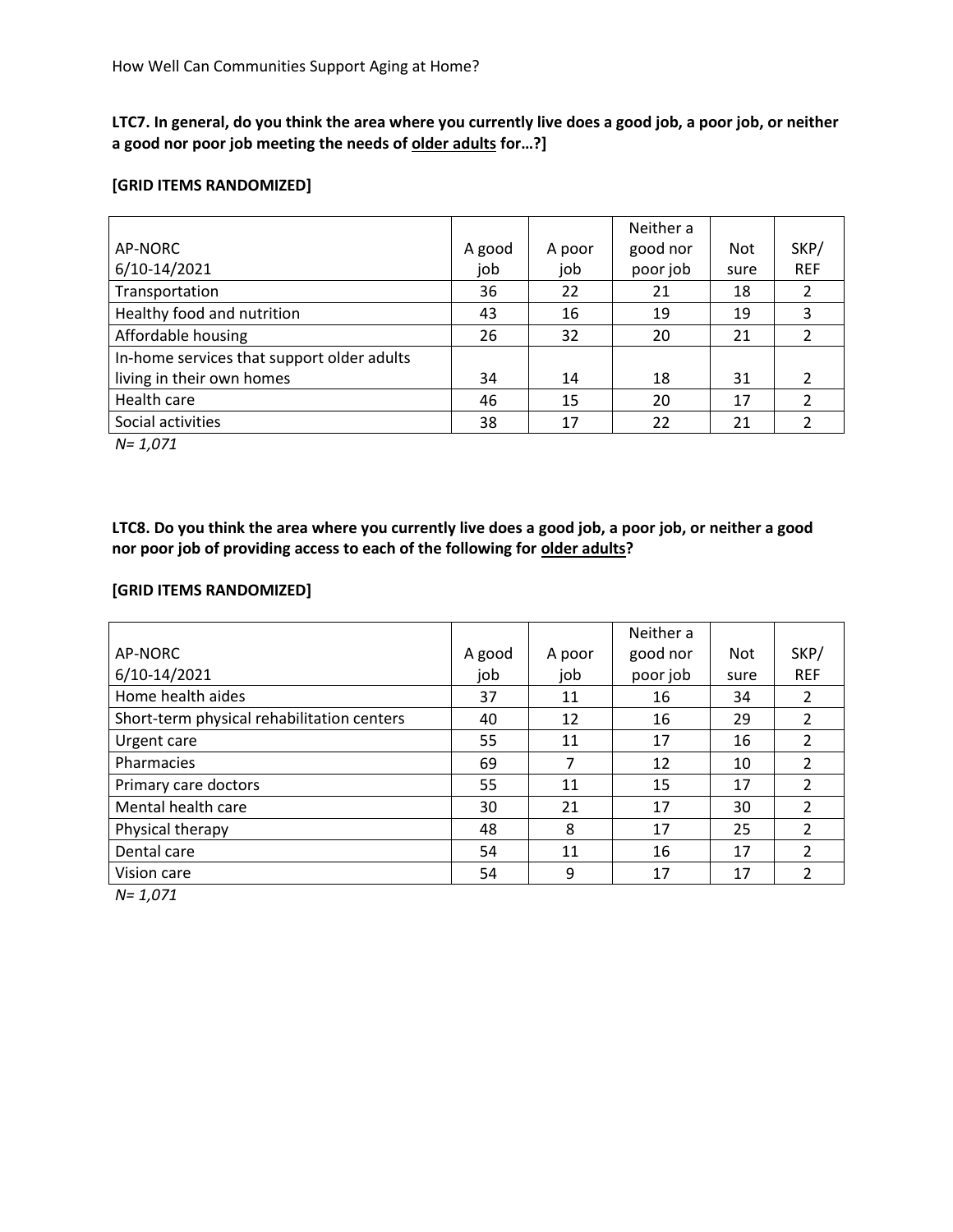**LTC9. To the best of your knowledge, are each of the following services for older adults available in the area where you currently live, or not?**

### **[GRID ITEMS RANDOMIZED]**

| AP-NORC                                             |     |    |          | SKP/          |
|-----------------------------------------------------|-----|----|----------|---------------|
| 6/10-14/2021                                        | Yes | No | Not sure | <b>REF</b>    |
| Home-delivered meals                                | 55  | 9  | 35       | 1             |
| In-person safety and wellness checks at the homes   |     |    |          |               |
| of older adults                                     | 33  | 13 | 54       | 1             |
| Grocery assistance or delivery                      | 59  | 11 | 29       | 1             |
| Discounted or free transportation                   | 39  | 15 | 44       | 1             |
| A crisis hotline for mental health support          | 38  | 9  | 51       | $\mathcal{P}$ |
| Virtual care that connects providers with patients  |     |    |          |               |
| through the web or telephone                        | 45  | 9  | 45       | 1             |
| A government agency or community organization       |     |    |          |               |
| that helps older adults find the services they need | 40  | 9  | 50       | 1             |
| <b>Employment opportunities</b>                     | 37  | 14 | 48       | 1             |
| $\mathbf{A}$ $\mathbf{A}$ $\mathbf{A}$ $\mathbf{A}$ |     |    |          |               |

*N= 1,071*

**LTC10. When it comes to your relationships with neighbors in the area where you live, would you say your relationships are stronger, weaker, or about the same as before the COVID-19 pandemic?**

## **[HALF SAMPLE ASKED RESPONSE OPTIONS IN REVERSE ORDER]**

|                         | AP-NORC      |
|-------------------------|--------------|
|                         | 6/10-14/2021 |
| A lot/A little stronger | 13           |
| A lot stronger          | 4            |
| A little stronger       | 9            |
| <b>About the same</b>   | 70           |
| A little/A lot weaker   | 17           |
| A little weaker         | 10           |
| A lot weaker            | 6            |
| <b>DON'T KNOW</b>       |              |
| SKIPPED ON WEB/REFUSED  | $\ast$       |
| N=                      | 1.071        |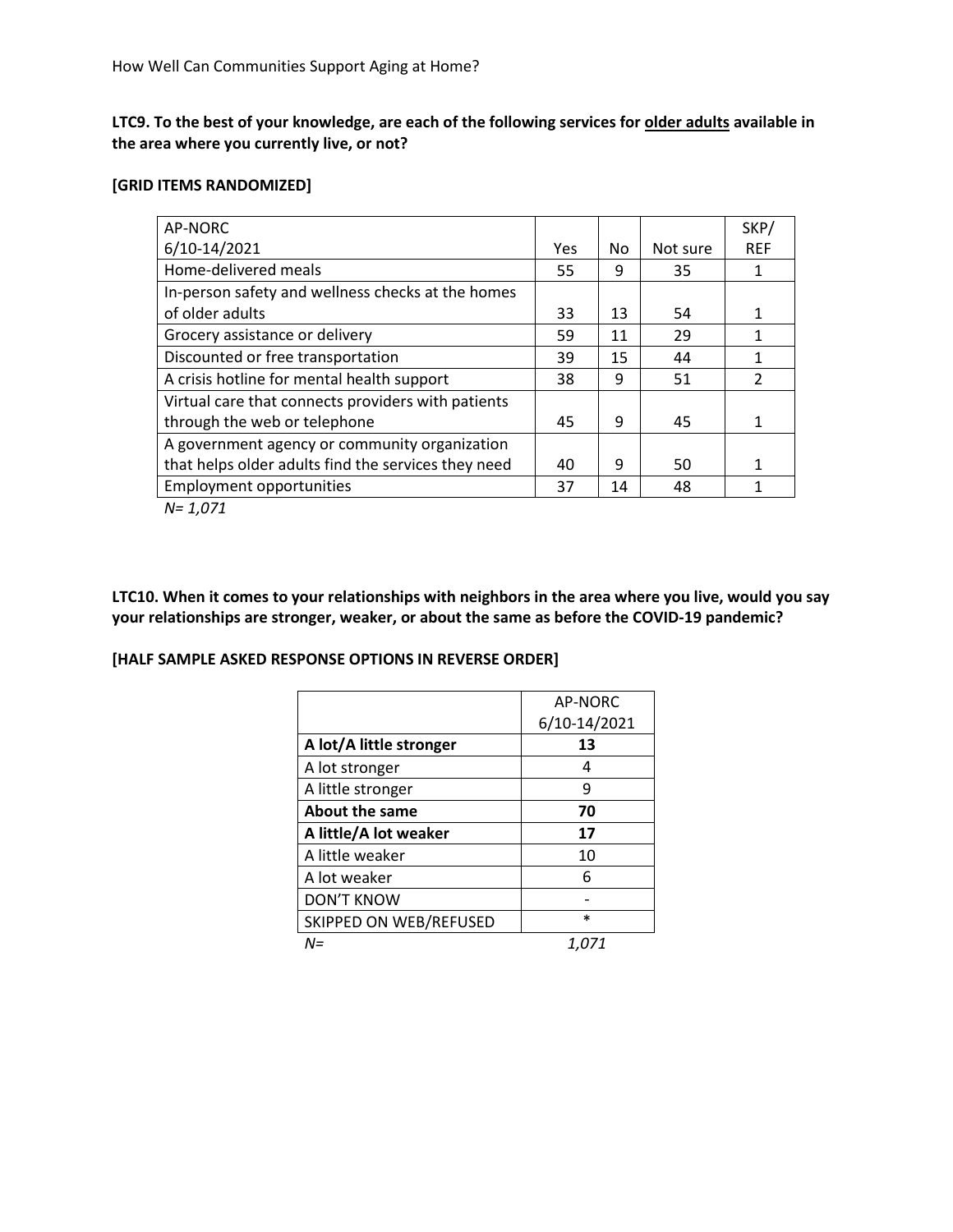**LTC11. What best describes how the area where you live is recovering from the pandemic? Would you say your area has…**

|                                                 | AP-NORC      |
|-------------------------------------------------|--------------|
| AP-NORC                                         | 6/10-14/2021 |
| <b>Completely/Mostly recovered</b>              | 53           |
| Completely recovered                            | 5            |
| Mostly recovered                                | 48           |
| <b>Recovered about half way</b>                 | 30           |
| Recovered only a little/Hasn't recovered at all | 16           |
| Recovered only a little                         | 12           |
| Hasn't recovered at all                         | 4            |
| <b>DON'T KNOW</b>                               | $\ast$       |
| SKIPPED ON WEB/REFUSED                          | 1            |
| $N =$                                           |              |

## **[HALF SAMPLE ASKED RESPONSE OPTIONS IN REVERSE ORDER]**

**LTC12. For each of the following, please rate how much it has recovered in the area where you live since the beginning of the pandemic.**

## **[HALF SAMPLE ASKED RESPONSE OPTIONS IN REVERSE ORDER; GRID ITEMS RANDMOZIED]**

| AP-NORC                                                   | Completely<br>/Mostly | Completely | Mostly    | Recovered<br>about half | Recovered<br>only a<br>little/<br>Hasn't<br>recovered | Recovered     | Hasn't<br>recovered |        | <b>SKP</b> |
|-----------------------------------------------------------|-----------------------|------------|-----------|-------------------------|-------------------------------------------------------|---------------|---------------------|--------|------------|
| 6/10-14/2021                                              | recovered             | recovered  | recovered | way                     | at all                                                | only a little | at all              | DK     | /REF       |
| Civic<br>activities and<br>organizations                  | 33                    | 5          | 28        | 37                      | 26                                                    | 19            | 7                   | 1      | 3          |
| Places of<br>worship                                      | 49                    | 10         | 39        | 28                      | 19                                                    | 13            | 7                   | $\ast$ | 3          |
| <b>Businesses</b><br>in your<br>neighborhood<br>$N=1,071$ | 42                    | 6          | 37        | 36                      | 19                                                    | 16            | 3                   | $\ast$ | 2          |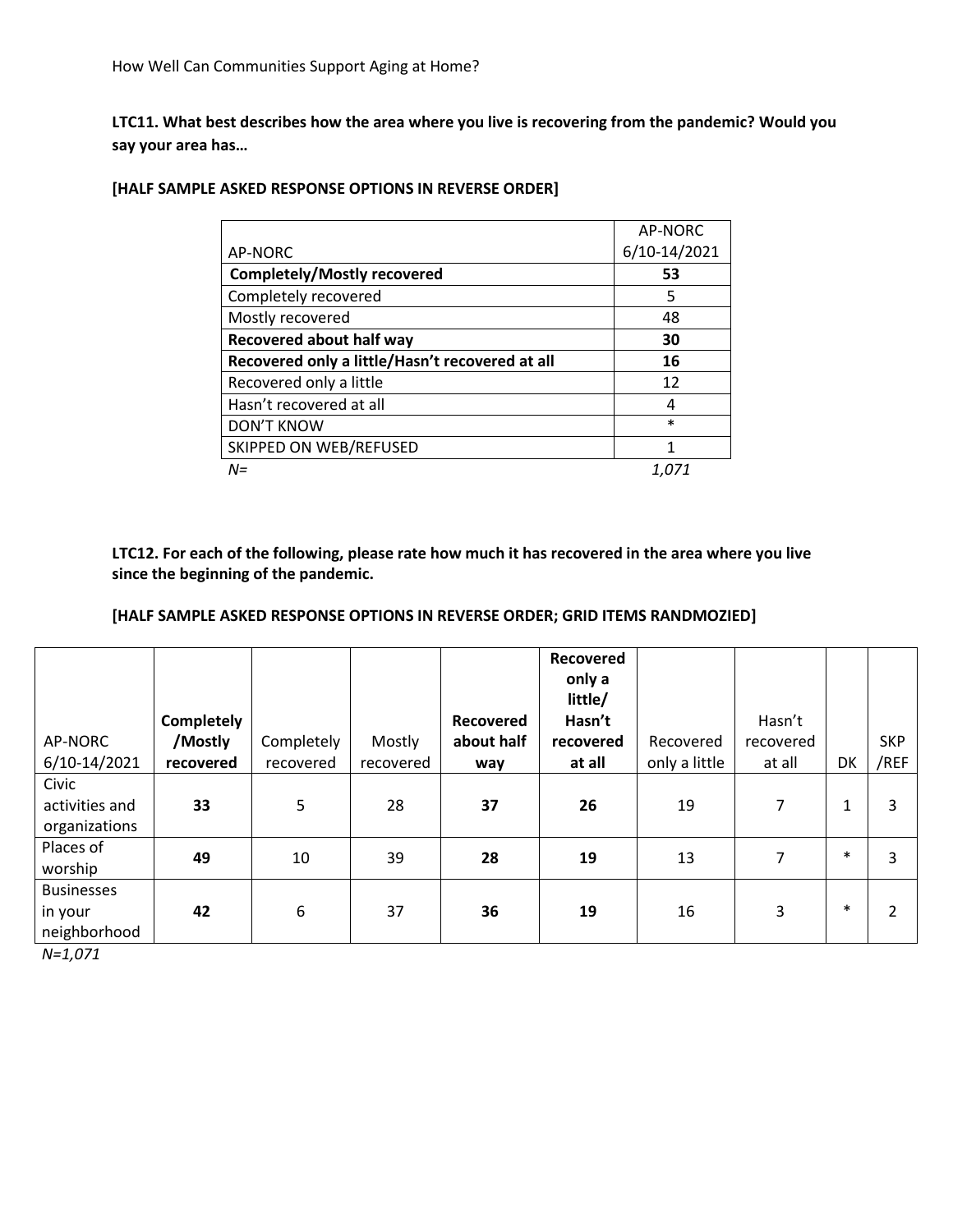# **LTC13. Do you have any health conditions, physical limitations, or mental health conditions that impact your daily life or limit your activities?**

|                        | AP-NORC      |
|------------------------|--------------|
| AP-NORC                | 6/10-14/2021 |
| Yes                    | 26           |
| No                     | 73           |
| <b>DON'T KNOW</b>      |              |
| SKIPPED ON WEB/REFUSED | $\ast$       |
| N=                     | 1.071        |

### **RELIG. What is your present religion, if any?**

|                        | <b>AP-NORC</b> |
|------------------------|----------------|
|                        | 6/10-14/2021   |
| Protestant             | 30             |
| Roman Catholic         | 16             |
| Mormon                 | 1              |
| Orthodox               | 1              |
| Jewish                 | 1              |
| Muslim                 | $\ast$         |
| <b>Buddhist</b>        | 1              |
| Hindu                  | 1              |
| <b>Atheist</b>         | 5              |
| Agnostic               | 5              |
| Nothing in particular  | 16             |
| <b>Just Christian</b>  | 19             |
| Unitarian              | 1              |
| Something else         | 3              |
| <b>DON'T KNOW</b>      |                |
| SKIPPED ON WEB/REFUSED | $\ast$         |
| $N =$                  | 1,071          |

*If Religion is Protestant, Roman Catholic, Mormon, Orthodox, Christian, or something else:*  **BORN. Would you describe yourself as a 'born-again' or evangelical Christian, or not?**

|                        | AP-NORC      |
|------------------------|--------------|
|                        | 6/10-14/2021 |
| Yes                    | 42           |
| No                     | 58           |
| <b>DON'T KNOW</b>      |              |
| SKIPPED ON WEB/REFUSED |              |
| N=                     | 719          |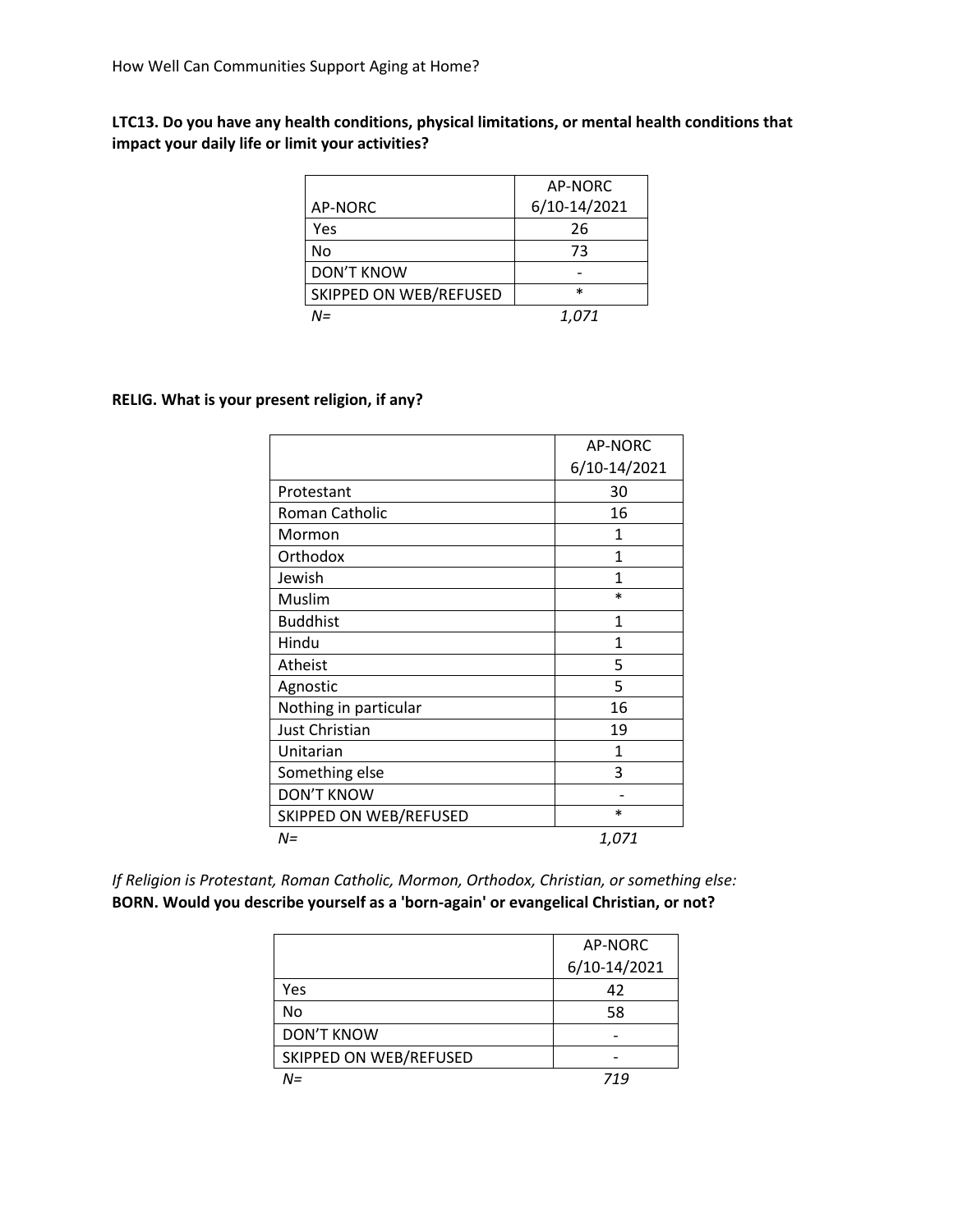**PID1. Do you consider yourself a Democrat, a Republican, an Independent or none of these?** *If Democrat:*

**PIDA. Do you consider yourself a strong or not so strong Democrat?** *If Republican:*

**PIDB. Do you consider yourself a strong or not so strong Republican?** *If independent, none of these, don't know, skipped, or refused:*  **PIDI. Do you lean more toward the Democrats or the Republicans?**

**Combines PID1, PIDI, PIDA, and PIDB.**

|                               | AP-NORC      |
|-------------------------------|--------------|
|                               | 6/10-14/2021 |
| <b>Democrat NET</b>           | 45           |
| <b>Strong Democrat</b>        | 18           |
| Not so strong Democrat        | 15           |
| Lean Democrat                 | 11           |
| Independent/None - Don't lean | 18           |
| <b>Republican NET</b>         | 37           |
| Lean Republican               | 12           |
| Not so strong Republican      | 12           |
| <b>Strong Republican</b>      | 14           |
| N=                            | 1.071        |

**DM5. How would you describe the community you live in now?**

|                        | AP-NORC      |
|------------------------|--------------|
|                        | 6/10-14/2021 |
| Urban                  | 27           |
| Suburban               | 49           |
| Rural                  | 24           |
| <b>DON'T KNOW</b>      | $\ast$       |
| SKIPPED ON WEB/REFUSED | $\ast$       |
| N=                     | 1.071        |

**AGE**

|       | AP-NORC      |
|-------|--------------|
|       | 6/10-14/2021 |
| 18-29 | 19           |
| 30-39 | 18           |
| 40-59 | 33           |
| 60-64 | 9            |
| $65+$ | 22           |
| $N =$ | 1,071        |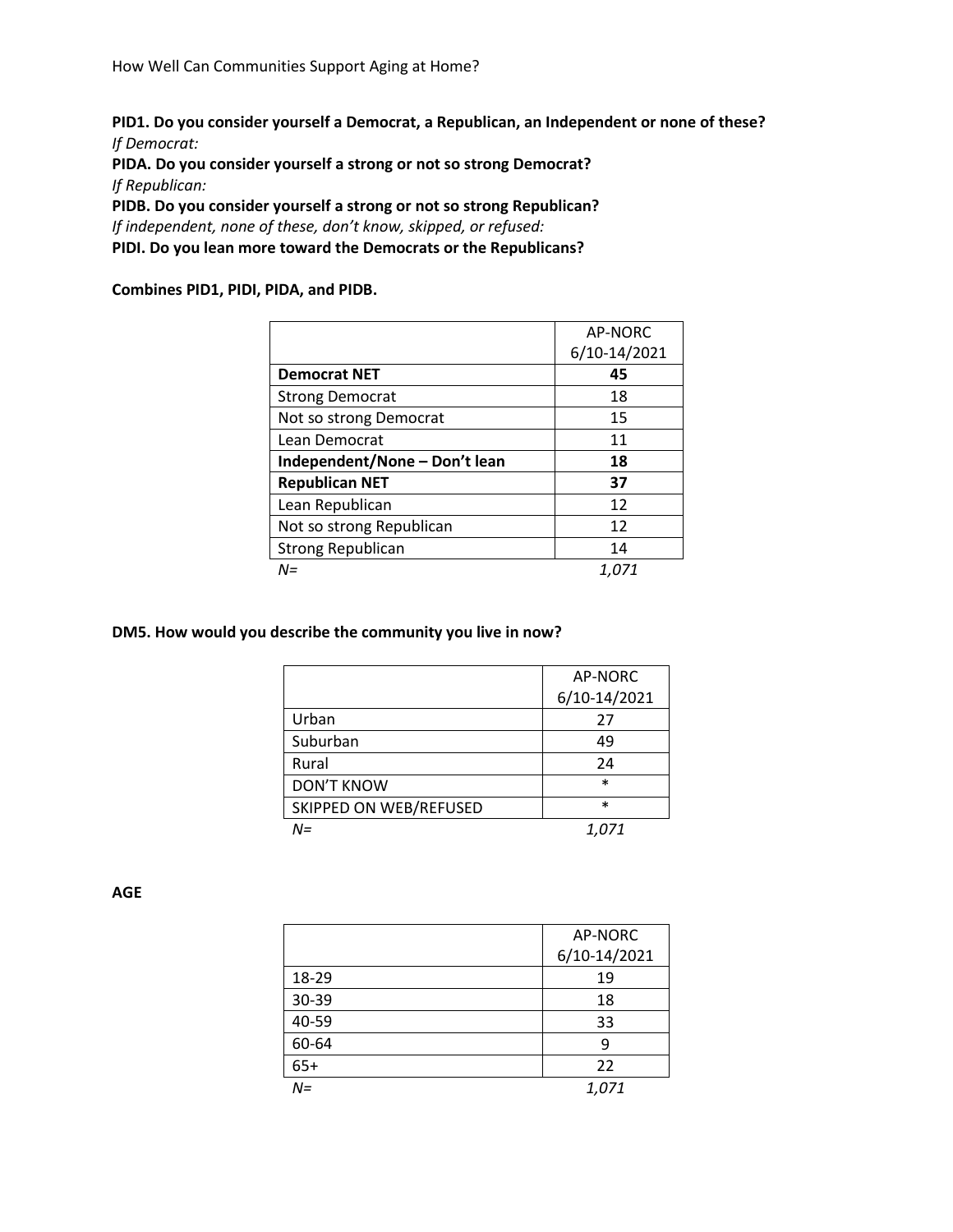## **GENDER**

|        | AP-NORC      |
|--------|--------------|
|        | 6/10-14/2021 |
| Male   | 49           |
| Female | 51           |
| N=     | 1.071        |

# **RACE/ETHNICITY**

|                                  | AP-NORC      |
|----------------------------------|--------------|
|                                  | 6/10-14/2021 |
| White                            | 63           |
| <b>Black or African American</b> | 13           |
| Hispanic                         | 16           |
| Other                            |              |
| $N =$                            | 1,071        |

## **MARITAL STATUS**

|             | AP-NORC      |
|-------------|--------------|
|             | 6/10-14/2021 |
| Married     | 54           |
| Not married | 46           |
| $N =$       | 1.071        |

## **EMPLOYMENT STATUS**

|              | AP-NORC      |
|--------------|--------------|
|              | 6/10-14/2021 |
| Employed     | 54           |
| Not employed | 46           |
| $N =$        | 1.071        |

## **EDUCATION**

|                                    | AP-NORC      |
|------------------------------------|--------------|
|                                    | 6/10-14/2021 |
| Less than a high school diploma    | 8            |
| High school graduate or equivalent | 28           |
| Some college                       | 28           |
| College graduate or above          | 23           |
| Post grad study/professional       | 14           |
| degree                             |              |
| $M =$                              |              |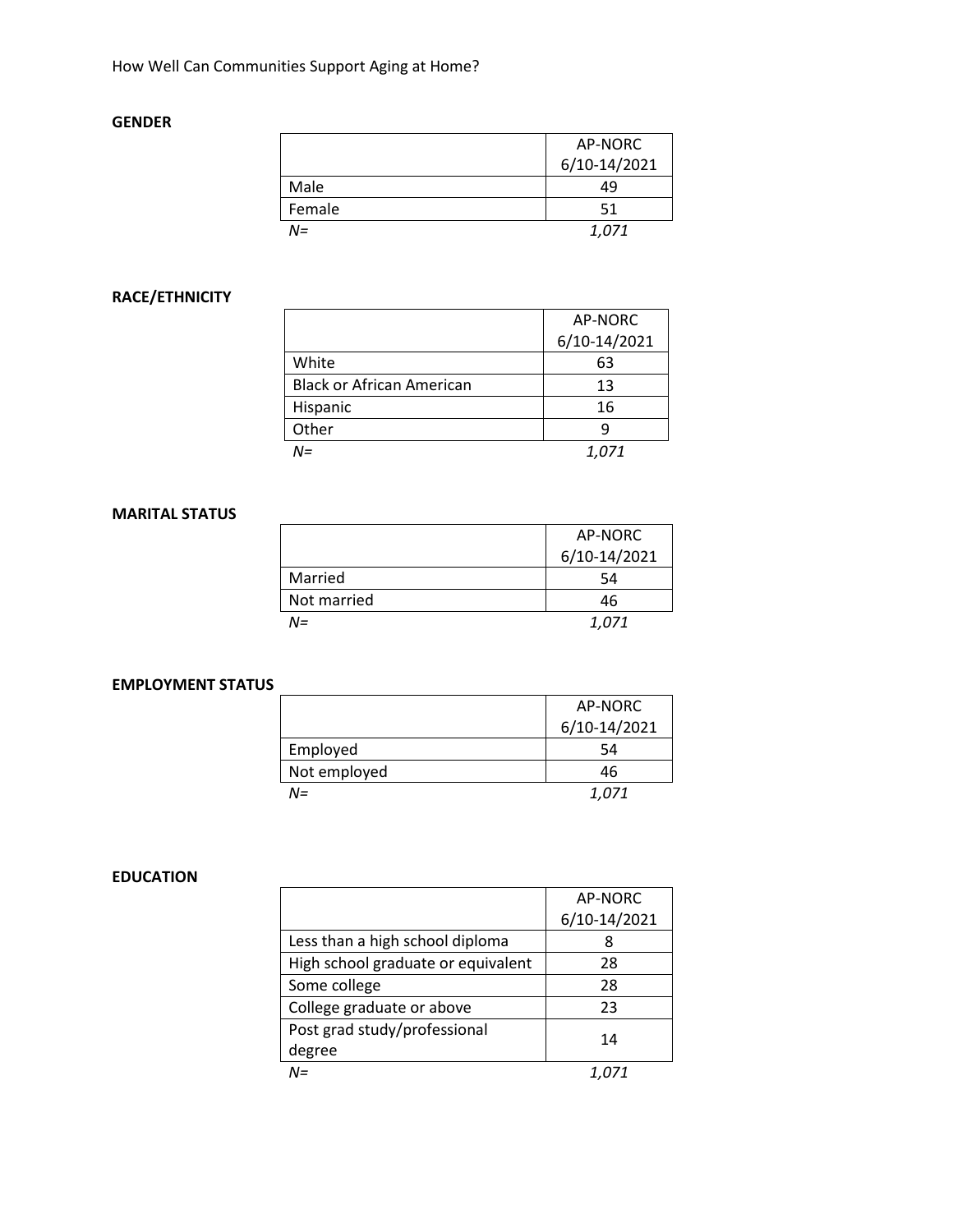# **INCOME**

|                              | AP-NORC<br>6/10-14/2021 |
|------------------------------|-------------------------|
| Under \$10,000               | 7                       |
| \$10,000 to under \$20,000   | 10                      |
| \$20,000 to under \$30,000   | 12                      |
| \$30,000 to under \$40,000   | 10                      |
| \$40,000 to under \$50,000   | 9                       |
| \$50,000 to under \$75,000   | 16                      |
| \$75,000 to under \$100,000  | 14                      |
| \$100,000 to under \$150,000 | 13                      |
| \$150,000 or more            | q                       |
| $N =$                        | 1.071                   |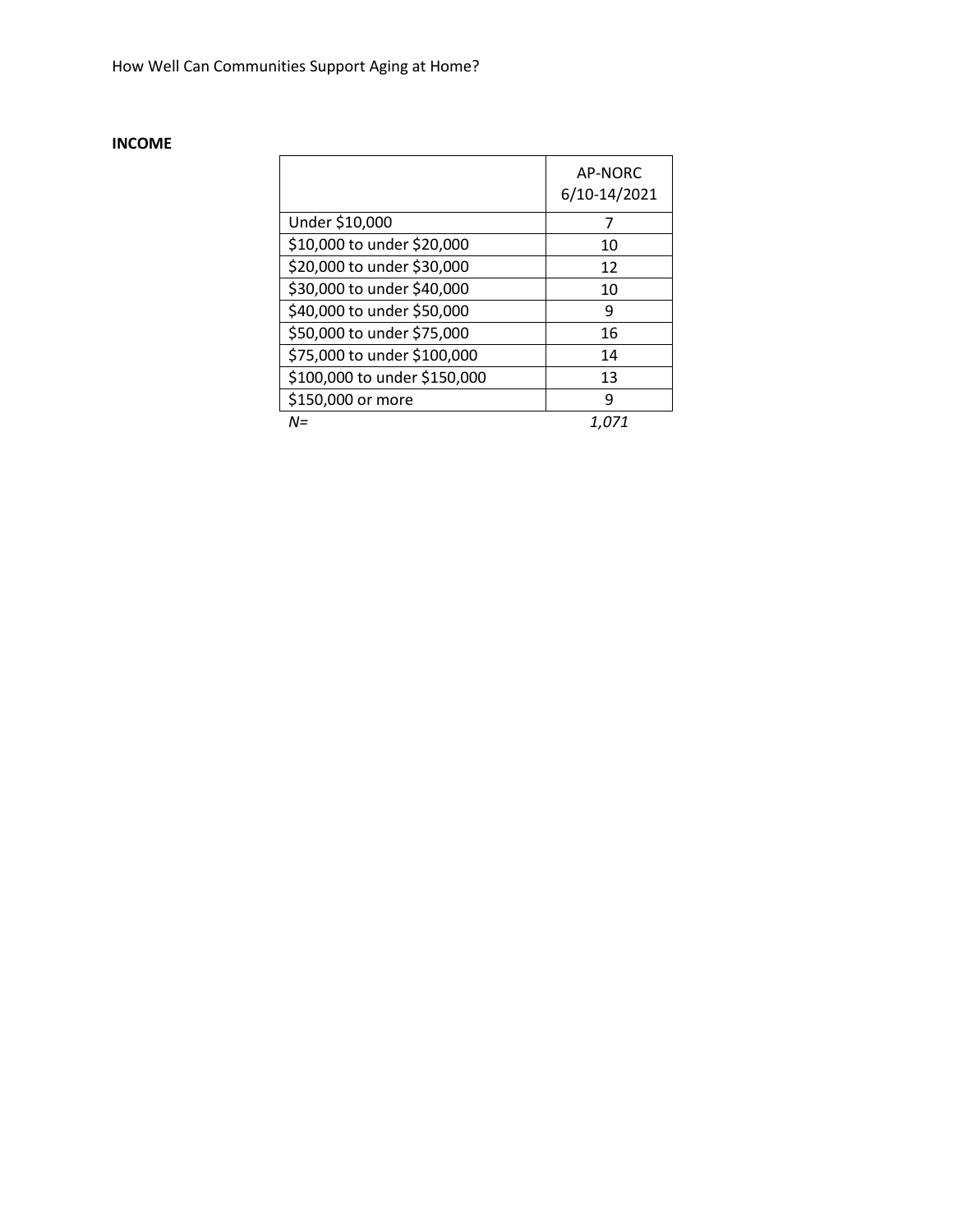## **Study Methodology**

This study, funded by [The SCAN Foundation,](http://www.thescanfoundation.org/) was conducted by The Associated Press-NORC Center for Public Affairs Research. Data were collected using the AmeriSpeak Omnibus®, a monthly multi-client survey using NORC's probability-based panel designed to be representative of the U.S. household population. The survey was part of a larger study that included questions about other topics not included in this report. During the initial recruitment phase of the panel, randomly selected U.S. households were sampled with a known, non-zero probability of selection from the NORC National Sample Frame and then contacted by U.S. mail, email, telephone, and field interviewers (face to face). The panel provides sample coverage of approximately 97% of the U.S. household population. Those excluded from the sample include people with P.O. Box only addresses, some addresses not listed in the USPS Delivery Sequence File, and some newly constructed dwellings. Of note for this study, the panel would also exclude recipients of long-term care who live in some institutional types of settings, such as skilled nursing facilities or nursing homes, depending on how addresses are listed for the facility. Staff from NORC at the University of Chicago, The Associated Press, and The SCAN Foundation collaborated on all aspects of the study.

Interviews for this survey were conducted between June 10 and June 14, 2021, with adults age 18 and older representing the 50 states and the District of Columbia. Panel members were randomly drawn from AmeriSpeak, and 1,071 completed the survey—1,036 via the web and 35 via telephone. Interviews were conducted in English. Respondents were offered a small monetary incentive (\$3) for completing the survey.

The final stage completion rate is 16.0%, the weighted household panel recruitment rate is 19.1%, and the weighted household panel retention rate is 75.0%, for a cumulative response rate of 2.3%. The overall margin of sampling error is +/- 4.2 percentage points at the 95% confidence level including the design effect.

Once the sample has been selected and fielded, and all the study data have been collected and made final, a poststratification process is used to adjust for any survey nonresponse as well as any noncoverage or under and oversampling resulting from the study specific sample design. Poststratification variables included age, gender, census division, race/ethnicity, and education. Weighting variables were obtained from the 2021 Current Population Survey. The weighted data reflect the U.S. population of adults age 18 and over.

Topline data and reports are available at [www.longtermcarepoll.org.](http://www.longtermcarepoll.org/) For more information, email [info@apnorc.org.](mailto:info@apnorc.org)